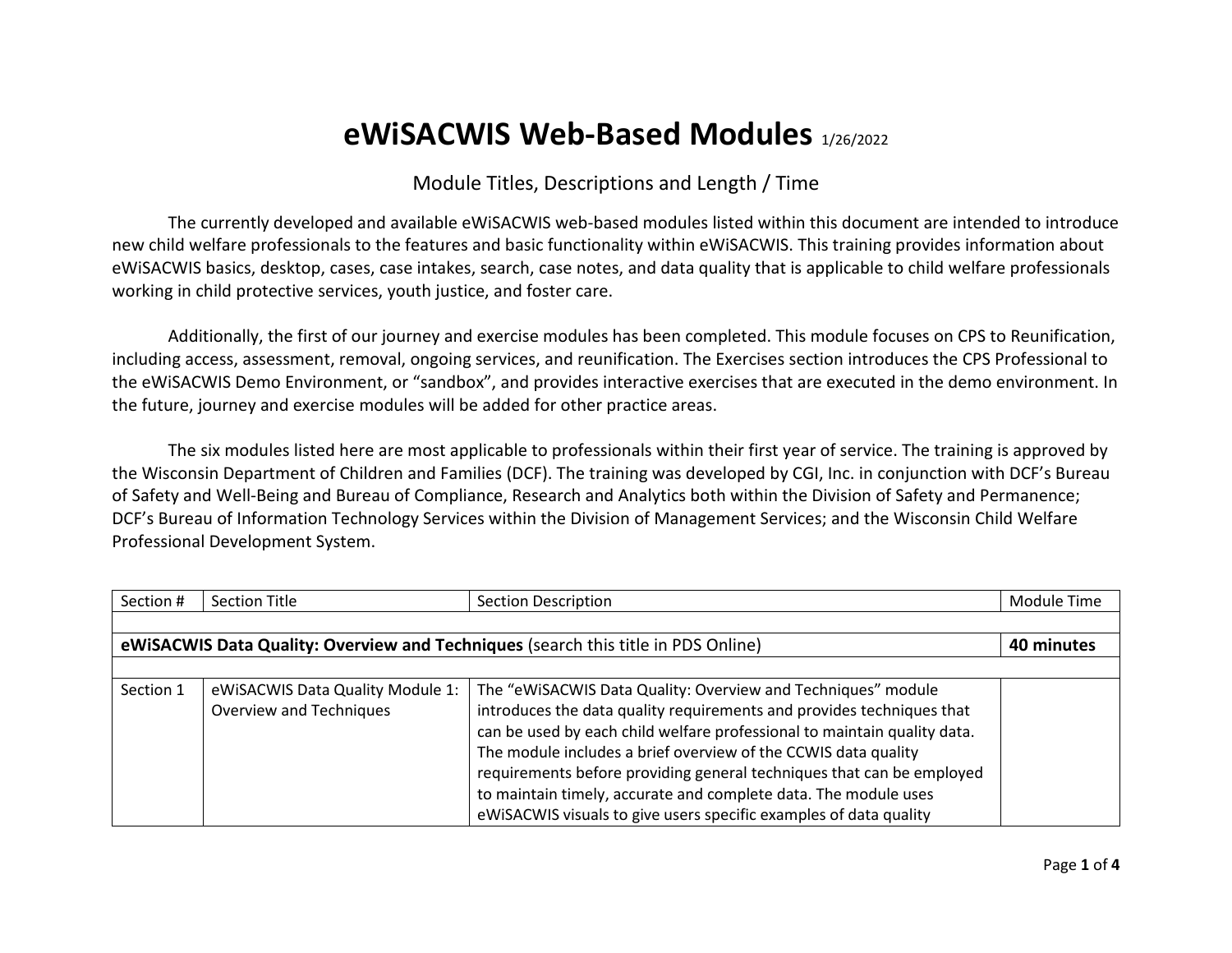|                                                                               |                                 | enhancements they can make to their own data entry practices to ensure     |            |  |  |  |
|-------------------------------------------------------------------------------|---------------------------------|----------------------------------------------------------------------------|------------|--|--|--|
|                                                                               |                                 | that the data which enters the system is of high quality.                  |            |  |  |  |
|                                                                               |                                 |                                                                            |            |  |  |  |
| eWiSACWIS Tour: Basics and Desktop (search this title in PDS Online)          |                                 |                                                                            |            |  |  |  |
|                                                                               |                                 |                                                                            |            |  |  |  |
| Section 1                                                                     | eWiSACWIS Tour Module 1: Basics | The "eWiSACWIS Tour: Basics and Desktop" module introduces the             |            |  |  |  |
|                                                                               | and Desktop                     | application, explains system requirements and login, and details desktop   |            |  |  |  |
|                                                                               |                                 | functionality. It begins with a brief history and purpose of the eWiSACWIS |            |  |  |  |
|                                                                               |                                 | application and explains the system requirements and the login process     |            |  |  |  |
|                                                                               |                                 | before turning its focus to the eWiSACWIS desktop. After a tour of the     |            |  |  |  |
|                                                                               |                                 | desktop navigation, the module details the Home tab, emphasizing the       |            |  |  |  |
|                                                                               |                                 | easy access to recent work items and the Task List and Calendar views of   |            |  |  |  |
|                                                                               |                                 | overdue and upcoming tasks. The module concludes with a look at the        |            |  |  |  |
|                                                                               |                                 | Quick Links Tab which provides users with Help Desk information, vital     |            |  |  |  |
|                                                                               |                                 | links, and the ability for users to create their own personalized links.   |            |  |  |  |
|                                                                               |                                 |                                                                            |            |  |  |  |
| eWiSACWIS Tour: Cases, Access and Referrals (search this title in PDS Online) |                                 |                                                                            |            |  |  |  |
|                                                                               |                                 |                                                                            | 32 minutes |  |  |  |
|                                                                               |                                 |                                                                            |            |  |  |  |
| Section 1                                                                     | eWiSACWIS Tour Module 2: Cases, | Pre-requisite: eWiSACWIS Tour: Basics and Desktop.                         |            |  |  |  |
|                                                                               | <b>Access and Referrals</b>     |                                                                            |            |  |  |  |
|                                                                               |                                 | The "eWiSACWIS Tour: Cases, Access and Referrals" module reviews the       |            |  |  |  |
|                                                                               |                                 | Cases tab as well as the three intake tabs that provide paths to case      |            |  |  |  |
|                                                                               |                                 | creation - the Access Reports, ICPC Referrals, and Youth Justice Referrals |            |  |  |  |
|                                                                               |                                 | tabs. The module details navigation in the Cases tab with a look at Global |            |  |  |  |
|                                                                               |                                 | Features, the Case Overview, and the Work Item detailed views. The         |            |  |  |  |
|                                                                               |                                 | module then presents the Access Reports tab, the most common entry         |            |  |  |  |
|                                                                               |                                 | point for a case to be created in the system. This section examines the    |            |  |  |  |
|                                                                               |                                 | structure of an intake table, including common features. The module        |            |  |  |  |
|                                                                               |                                 | concludes by presenting the other intake tabs, ICPC and Youth Justice,     |            |  |  |  |
|                                                                               |                                 | and their common features.                                                 |            |  |  |  |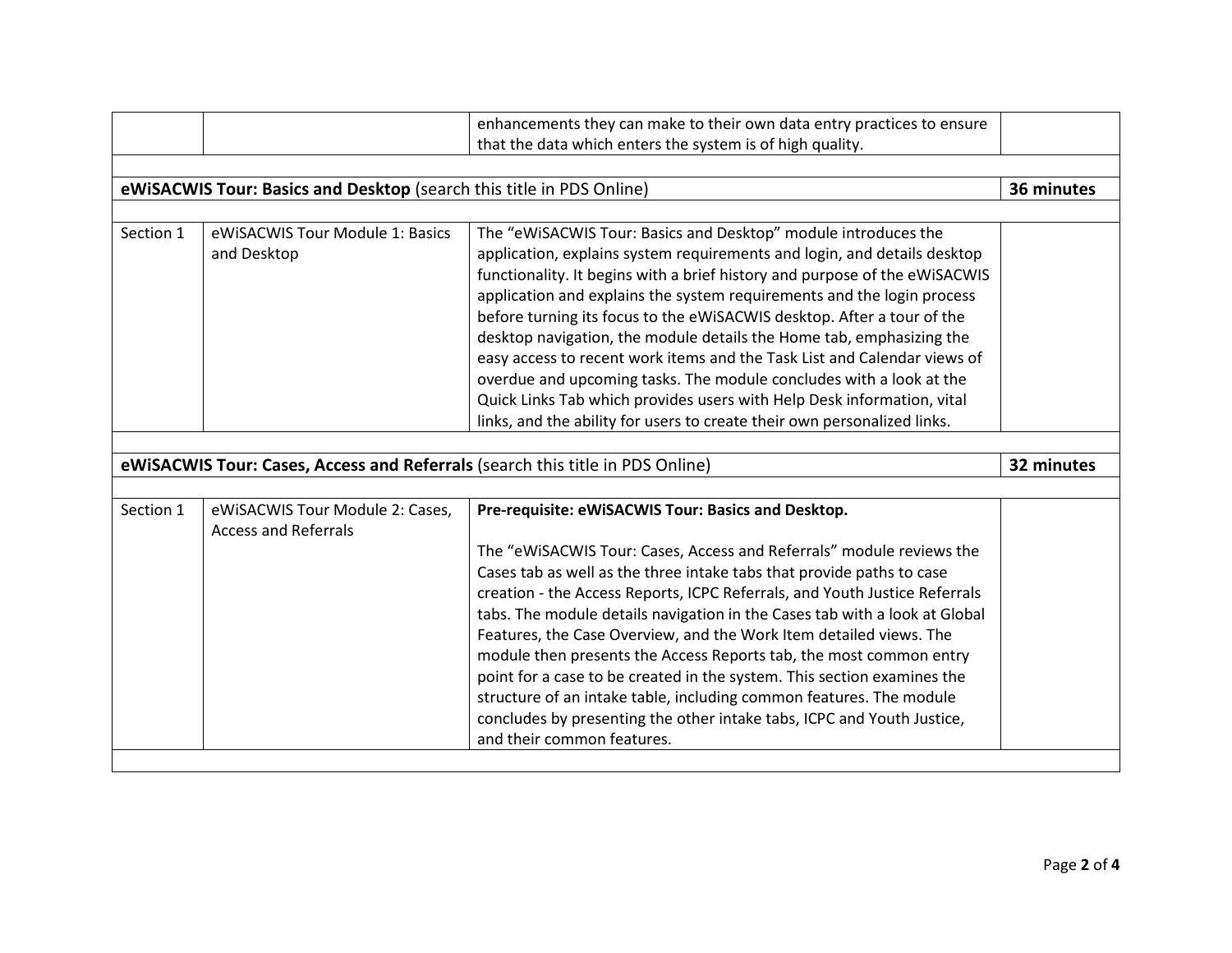| eWiSACWIS Core: Search (search this title in PDS Online)     |                                               |                                                                                                                                                                                                                                                                                                                                                                                                                                                                                                                                                                                               | 27 minutes |  |
|--------------------------------------------------------------|-----------------------------------------------|-----------------------------------------------------------------------------------------------------------------------------------------------------------------------------------------------------------------------------------------------------------------------------------------------------------------------------------------------------------------------------------------------------------------------------------------------------------------------------------------------------------------------------------------------------------------------------------------------|------------|--|
|                                                              |                                               |                                                                                                                                                                                                                                                                                                                                                                                                                                                                                                                                                                                               |            |  |
| Section 1                                                    | eWiSACWIS Core Module 1: Search               | Pre-requisite: eWiSACWIS Tour: Basics and Desktop.<br>The "eWiSACWIS Core: Search" module is a survey of the eWiSACWIS<br>global search and retrieval search features. The major objectives of the<br>Search module are to familiarize the user with the global search, address<br>common features of all search tabs, and address the specific features of<br>each individual tab. The module concludes by showing the retrieval<br>search window.                                                                                                                                           |            |  |
| eWiSACWIS Core: Case Notes (search this title in PDS Online) |                                               |                                                                                                                                                                                                                                                                                                                                                                                                                                                                                                                                                                                               |            |  |
|                                                              |                                               |                                                                                                                                                                                                                                                                                                                                                                                                                                                                                                                                                                                               | 24 minutes |  |
| Section 1                                                    | eWiSACWIS Core Module 2: Case<br><b>Notes</b> | Pre-requisite: eWiSACWIS Tour: Basics and Desktop.<br>The "eWiSACWIS Core: Case Notes" module details and explains the most<br>frequently used page in eWiSACWIS, the Case Notes page. The major<br>objectives of this module are to review the multiple ways users can create<br>a case note, explain the features of the Case Note page, show the<br>Structured Case Notes page and present reasons why a user may wish to<br>choose this more detailed format, and display the Case Note Criteria<br>Search which allows a user to systematically review previously entered<br>case notes. |            |  |
|                                                              |                                               |                                                                                                                                                                                                                                                                                                                                                                                                                                                                                                                                                                                               |            |  |
|                                                              |                                               | eWiSACWIS Journeys and Exercises: Child Protective Services (search this title in PDS Online)                                                                                                                                                                                                                                                                                                                                                                                                                                                                                                 | 66 minutes |  |
|                                                              |                                               | Pre-requisite: (1) eWiSACWIS Tour: Basics and Desktop; (2) eWiSACWIS<br>Tour: Cases, Access and Referrals; (3) eWiSACWIS Core: Search; and (4)<br>eWiSACWIS Core: Case Notes.<br>The "eWiSACWIS Journeys and Exercises: Child Protective Services"<br>module follows the journey, or workflow, of a child identified in a CPS<br>report to the agency, to an out-of-home placement, to being reunified<br>with their family, calling attention to the required elements. The last                                                                                                             |            |  |